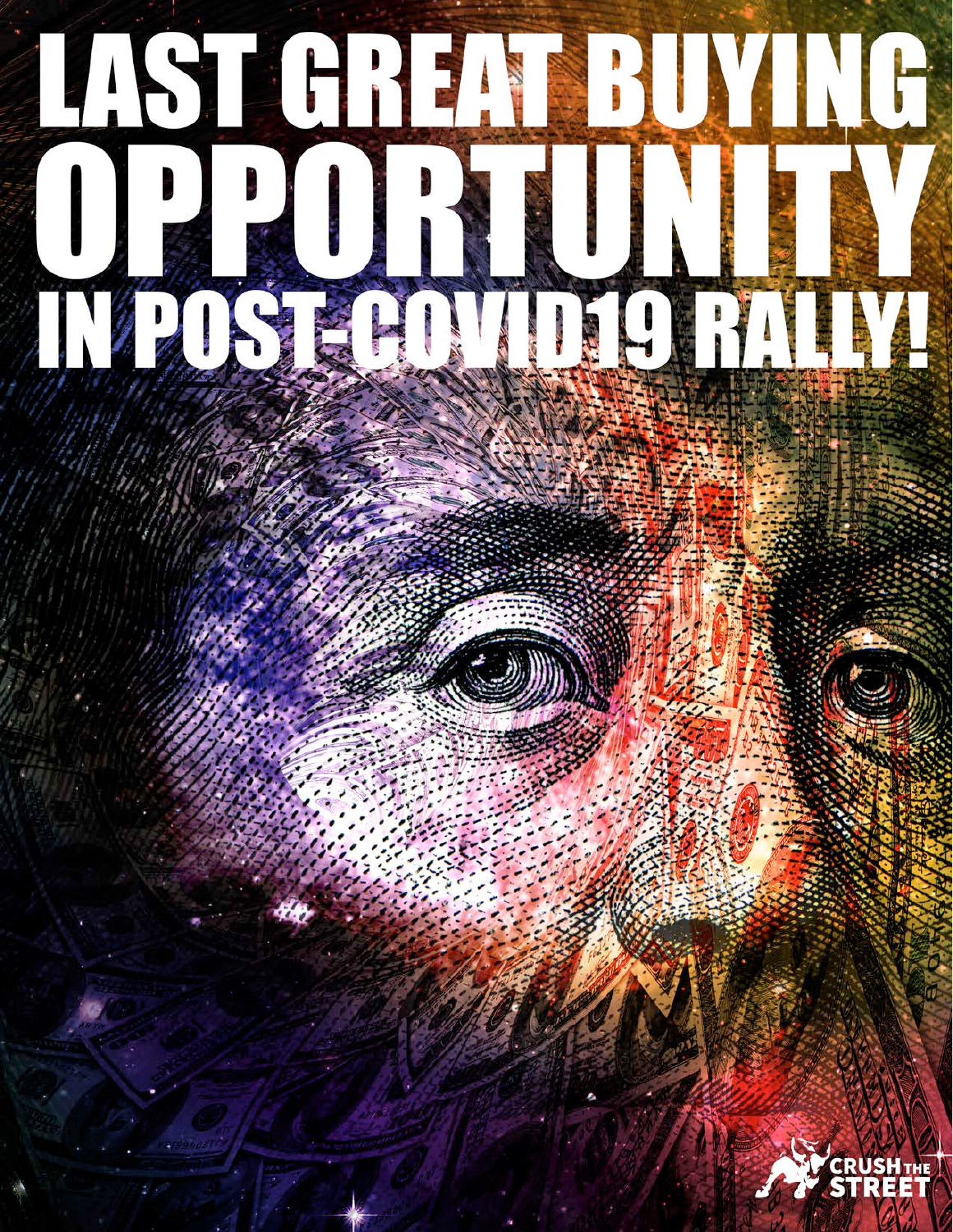**Keep your eyes on the road and your hands on the wheel: the media will distract you from your purpose as an investor, which is to look where no one else is looking and find value where others will only discover it much later. That's the mandate of value investing and it works consistently if you apply its principles correctly.**

The key is to be ultra-selective, do your homework, and cherry-pick underappreciated companies in markets with hyper-growth potential. In some instances, it's an established company that's only familiar to industry insiders, but hasn't been discovered by the public and the Robinhood crowd yet.

**Once the retail throngs latch on to a company, it's off to the races – but you need to take action before they do. At the same time, you also need to stay disciplined, only accumulating shares at your buy-up-to price or lower. Just because you're an early stakeholder doesn't mean you'll buy at any price.**

With that, here are nine companies that are ready to rally, even in the most challenging market conditions. Do your own due diligence and keep an eye on the buy-up-to price because timing is everything, even if you're planning to hold for a while.

### Ciena Corporation (CIEN)

**Tech is still king in the economy and stock market. It's awfully hard to identify bargains in the technology sector now, but there is a hidden gem in a subsector that's still in the early stages: 5G network communication infrastructure.**



A boatload of money is pouring into 5G and the rollout

Courtesy: Ciena Corporation

has been steady but is still expanding into areas where older technology still prevails. One example would be rural communities, where high-speed, low-latency bandwidth service is gradually being adopted and there's still a long way to go.

### **Meanwhile, in the cities and suburbs, millennials and Generation Z have come to expect 5G connectivity in their mobile devices. While companies like AT&T and Verizon are spending billions to maintain the network, someone has to provide the infrastructure to make it all possible.**

Everybody thinks of Nokia when it comes to 5G infrastructure, but relations between nations are strained and you'll want to keep your investments local whenever possible. Ciena Corporation has been around since 1992 and is headquartered in Maryland, U.S.A. This company offers products to serve both the hardware and software needs of the 5G vertical:

- The state-of-the-art 5168 Router, which enables Cloud RAN architectures and provides high-density 10/25GbE to 100/200GbE aggregation
- The cost-effective 5164 and 5166 Routers implementing Ciena's Adaptive IP technology
- The Blue Planet Intelligent Automation software portfolio that facilitates and automates the end-to-end creation of dynamic virtual networks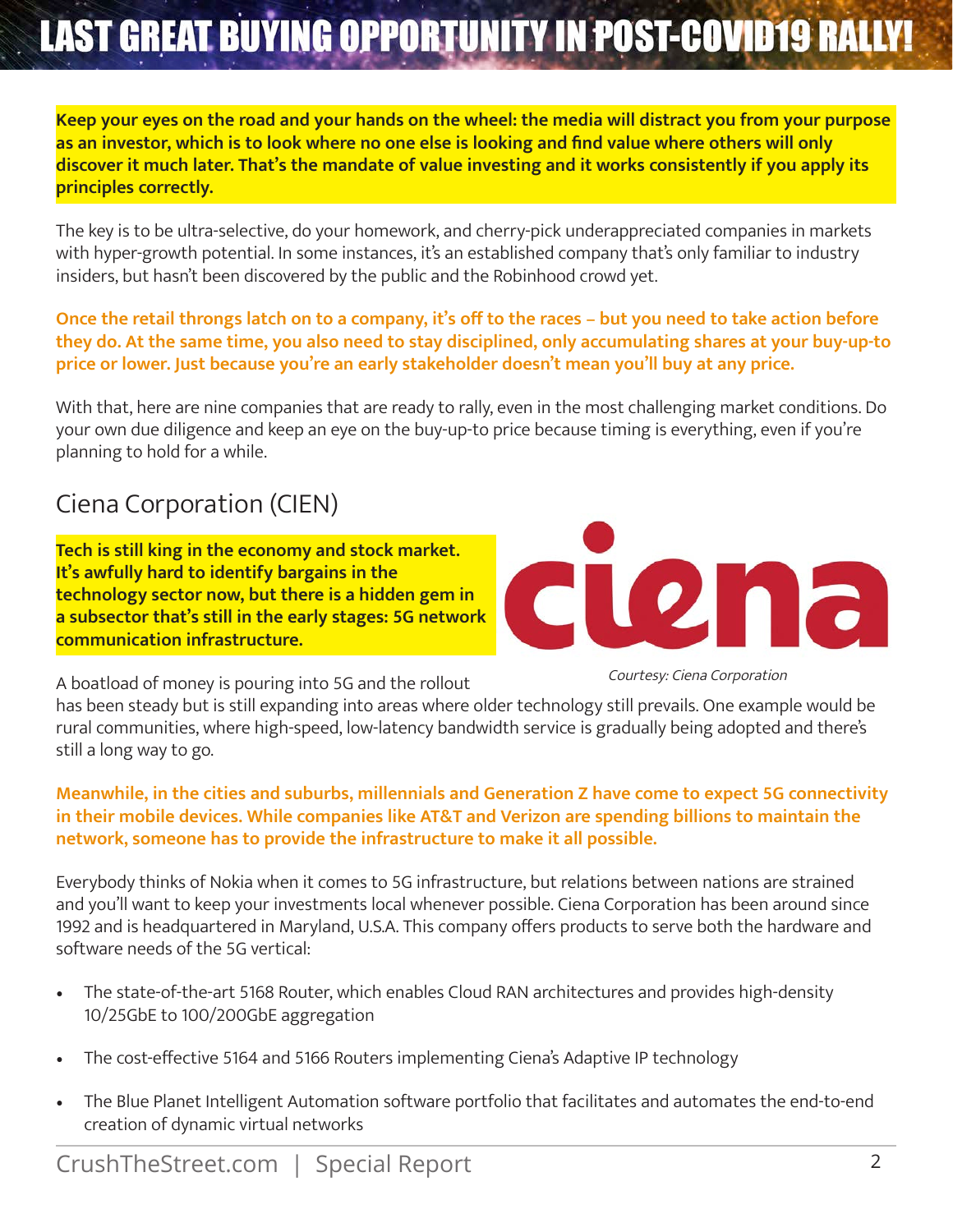**Anything below \$52.50 per share is good and below \$47 is IDEAL for a piece of the company that serves the ever-growing demand for hardware and software in the 5G network ecosystem.**

## S&P Global (SPGI)

**This might sound counterintuitive, but an older company can still find plenty of room to grow. Standard & Poor's formed way back in 1941, and while you're undoubtedly familiar with the S&P 500 large-cap stock market index, you probably haven't thought much about the company behind it.**



Even beyond that, perhaps you never considered Standard &

Poor's as a publicly-tradable entity, but it is investable under the name S&P Global and the ticker symbol SPGI and you can own a stake in this legacy company while collecting dividends along the way.

**S&P Global earns around 13% of its revenues from indices, while around 29% comes from "market intelligence," which includes data, benchmarks, and analytics for the global capital and commodity markets.**

However, nearly half of S&P Global's revenues are derived from what the company does better than anyone: ratings. There are only a small handful of recognized rating agencies in this area, and S&P is the biggest and most important one by far.

**You could even say that S&P is feared in the world of finance. Companies seeking to issue bonds will submit them for a rating, ranging from AAA to D, to S&P Global's rating division. This rating is allimportant because large-scale funds, including pension funds, look for the "seal of approval" that comes in the form of a high rating from S&P Global.**

So, while everybody's chattering about Tesla's possible inclusion in the S&P 500, companies are happy to pony up big bucks for the chance to get a high rating for their corporate bonds. Thus, you can invest like a market insider by taking a long position in SPGI stock; the ideal starter price would be \$309 or less.

LIMIT ORDER: \$316 for an initial position.

## TFI International (TFII)

**Many of those Robinhood traders are obsessed with capitalizing on the "recovery trade" as the world attempts to return to its pre-COVID way of life. Investing in beaten-down sectors like cruise lines, restaurants, and airlines can be risky during a shaky recovery – but one sector that cannot and will not stop is trucking.**



Courtesy: TFI International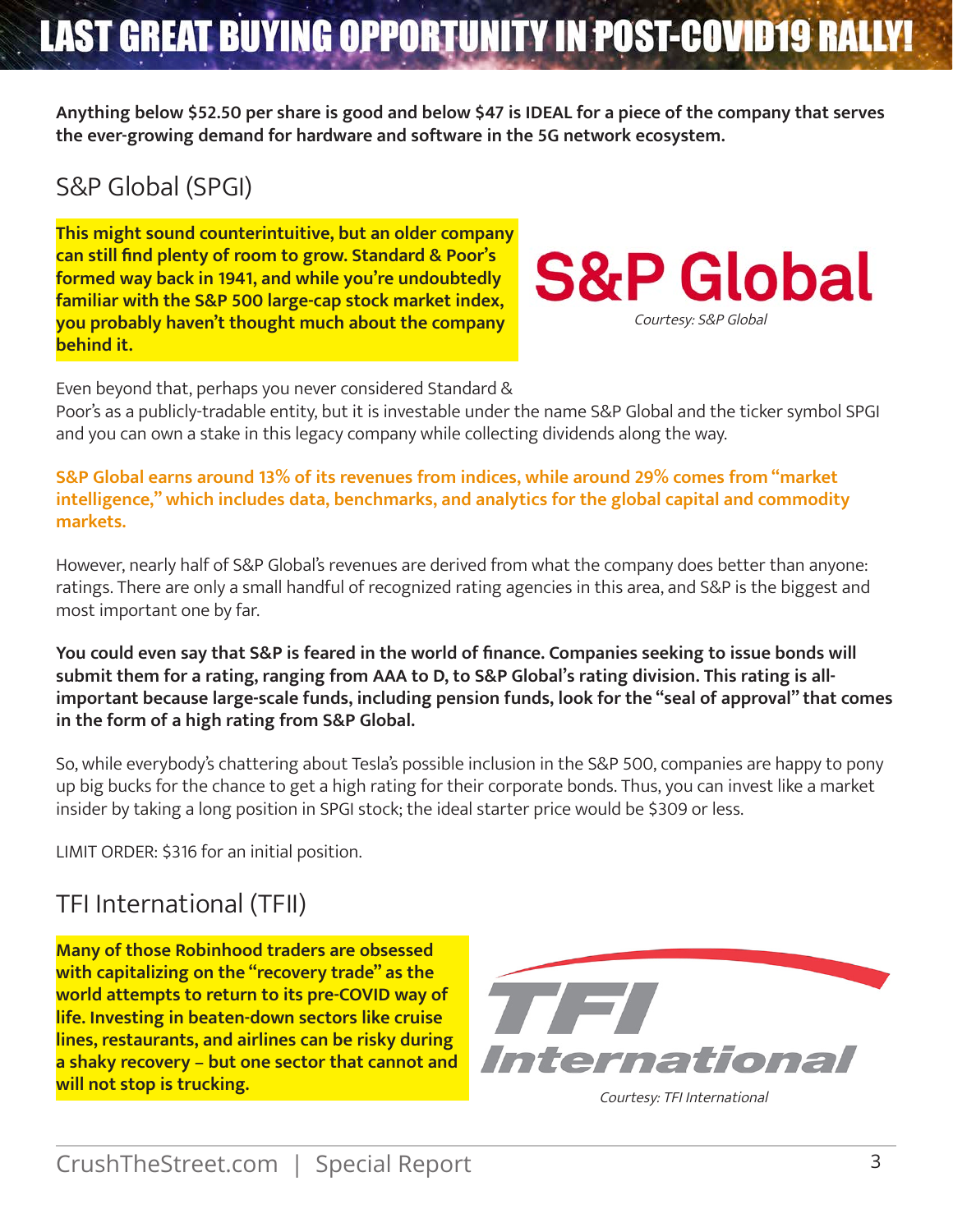Canadian-headquartered transportation and logistics company TFI International is proud to keep its trucks on the road while nations and businesses struggle to recuperate from COVID. The lion's share of TFI's revenues come from the company's package and courier segment, which picks up, transports, and delivers items throughout Canada, the U.S., and Mexico.

### **If trucking is the lifeblood of the economy, TFI International is absolutely integral to keeping businesses healthy across North America. And with 81 acquisitions over the past 12 years, TFI's share of the market has expanded dramatically, allowing the company to consolidate a sizable swath of a largely fragmented trucking market.**

TFI's second-quarter fiscal results indicate surprising strength, even during the worst-case economic scenario: a global pandemic. In just three months, TFI International generated \$1.11 billion in total revenues, thereby contributing to total revenues of \$2.35 billion for the first half of 2020 – very impressive given the circumstances.

**While other traders are piling into crowded vaccine-manufacturer stocks, TFI International might actually be the best publicly-available "recovery trade" out there. As shoppers increasingly use e-commerce avenues to purchase goods, TFI facilitates same-day package delivery (which people have come to expect nowadays) through its expansive network of acquired transportation companies.**

In light of this, Credit Suisse recently chose to maintain its Outperform rating on TFII stock while also raising its price target from \$45 to \$52 per share.

LIMIT ORDER: \$36.

### **You don't have to buy the whole basket (S&P 500) when you can handpick the best and accumulate shares at your target price.**

When you're able to filter companies for value, growth, and longevity, you can outperform those index funds. Let's take a closer look at six rock-solid picks for discerning investors, along with the recommended prices to start or add to your positions.

### Alibaba (BABA):

**Last year, when famous and charismatic cofounder Jack Ma left his position at Alibaba, the market overreacted, and that was a tremendous buying opportunity. You won't likely get to buy at that price again, but BABA shares are still a bargain because the company remains in hyper-growth mode.**



Courtesy: Alibaba Group

**As the impact of COVID-19 subsided in China earlier than it did in the United States, Alibaba's recovery was comparatively smooth and fast. Alibaba is basically the Chinese version of Amazon and the trend towards e-commerce largely benefited Alibaba and its stockholders. Alibaba is also in the payment processing business and that's a HYPER-GROWTH sector.**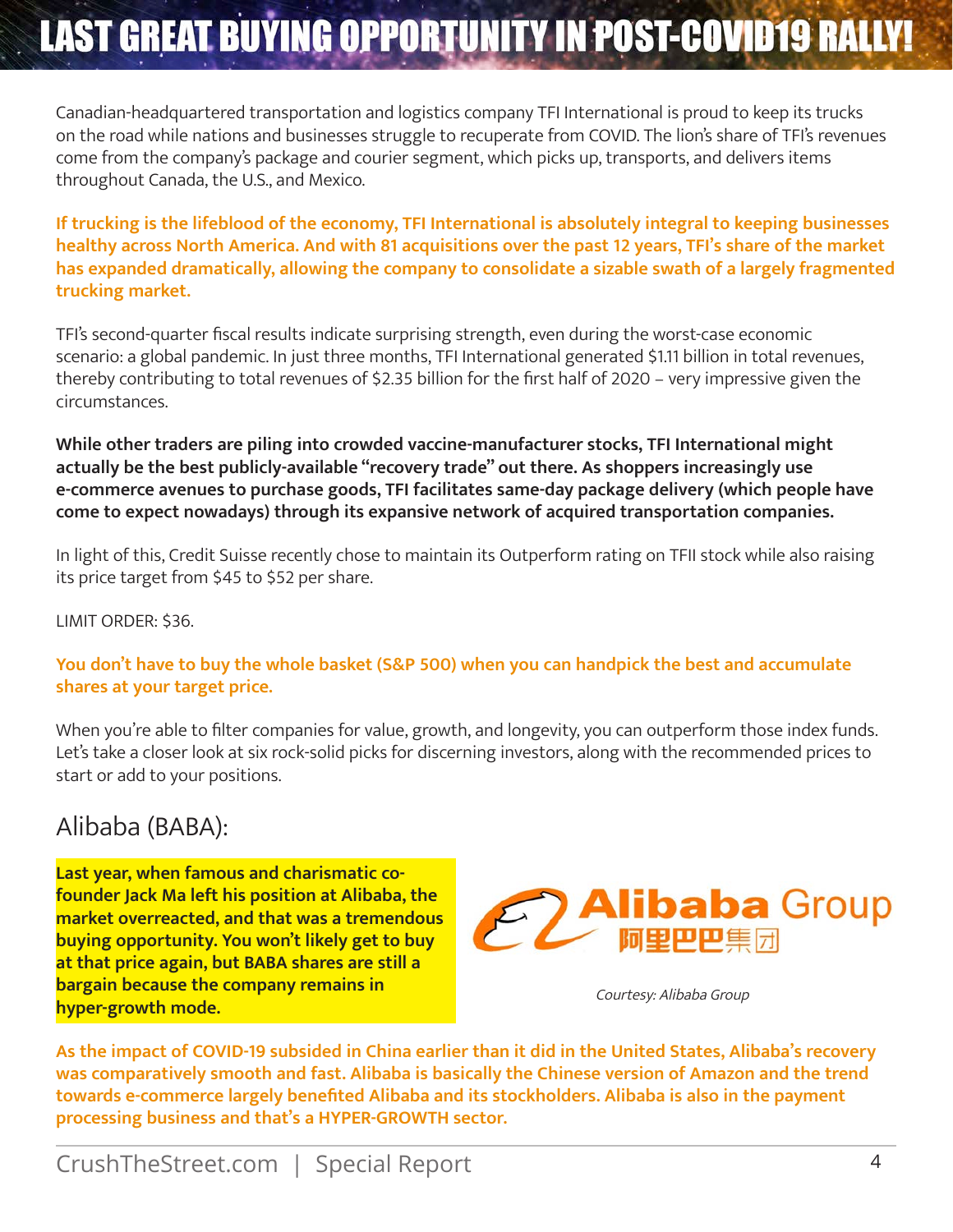Analysts are bracing for strong growth in the wake of COVID. For the quarter ending on June 30, the experts expect that adjusted EPS will grow 5.6% for the quarter, and revenues are projected to grow by 28.6%. That's all during a quarter when COVID was still a factor.

**For an e-commerce play in a region with an accelerated recovery timeline, you can start buying BABA shares at \$223 or less.**

### Hyatt Hotels (H):

If there's any category of stocks that could potentially double from the current prices, it's hotels. The overreaction in Hyatt Hotels stock was outrageous because the share price plunged from \$95 to \$25 – you read that correctly – in a matter of weeks.



Courtesy: Hyatt Hotels

**In all likelihood, the chance to buy at the 52-week low price won't happen again. Hyatt shares are a bargain nonetheless, with a P/E ratio of 20.69 and plenty of room to the upside before the stock reclaims the \$80 level and, in due time, the \$95 level.**

Bear in mind that Hyatt is an international company with significant holdings in Asia. There, the recovery from COVID is progressing well and Hyatt's average full-service hotel occupancy reached 64% in mainland China recently – an impressive rebound from the 7% industry low seen in early February.

**Hyatt stock hasn't priced this in as much as it ought to, but it will price in the Asian recovery and much more if and when a COVID vaccine is discovered. To take an early stake in anticipation of the hospitality market's comeback, you can buy Hyatt shares at \$50 or below.**

BEST LIMIT ORDER: \$46

### Waste Management (WM):

**The fact that Waste Management shares still haven't returned to their pre-COVID levels is proof that the markets aren't perfectly efficient. If there's any industry that continued unabated throughout the COVID crisis, it is garbage and waste collection and disposal, which is what Waste Management specializes in.**



Courtesy: Waste Management

**You might have seen those ubiquitous WM trucks rolling down your block on trash pickup day. But don't forget another major aspect of Waste Management's business: collecting and disposing of medical waste. In a time when people are unfortunately prone to illnesses and the aging population is growing, this component of Waste Management's business should continue to thrive.**

Also, don't ignore Waste Management's recycling business, which fared well even during the peak of the coronavirus crisis. In fact, during the second quarter, Waste Management's recycling segment revenues totaled \$275 million. This marked a 4.2% year-over-year increase and provided further evidence of how recession-resistant this company can be.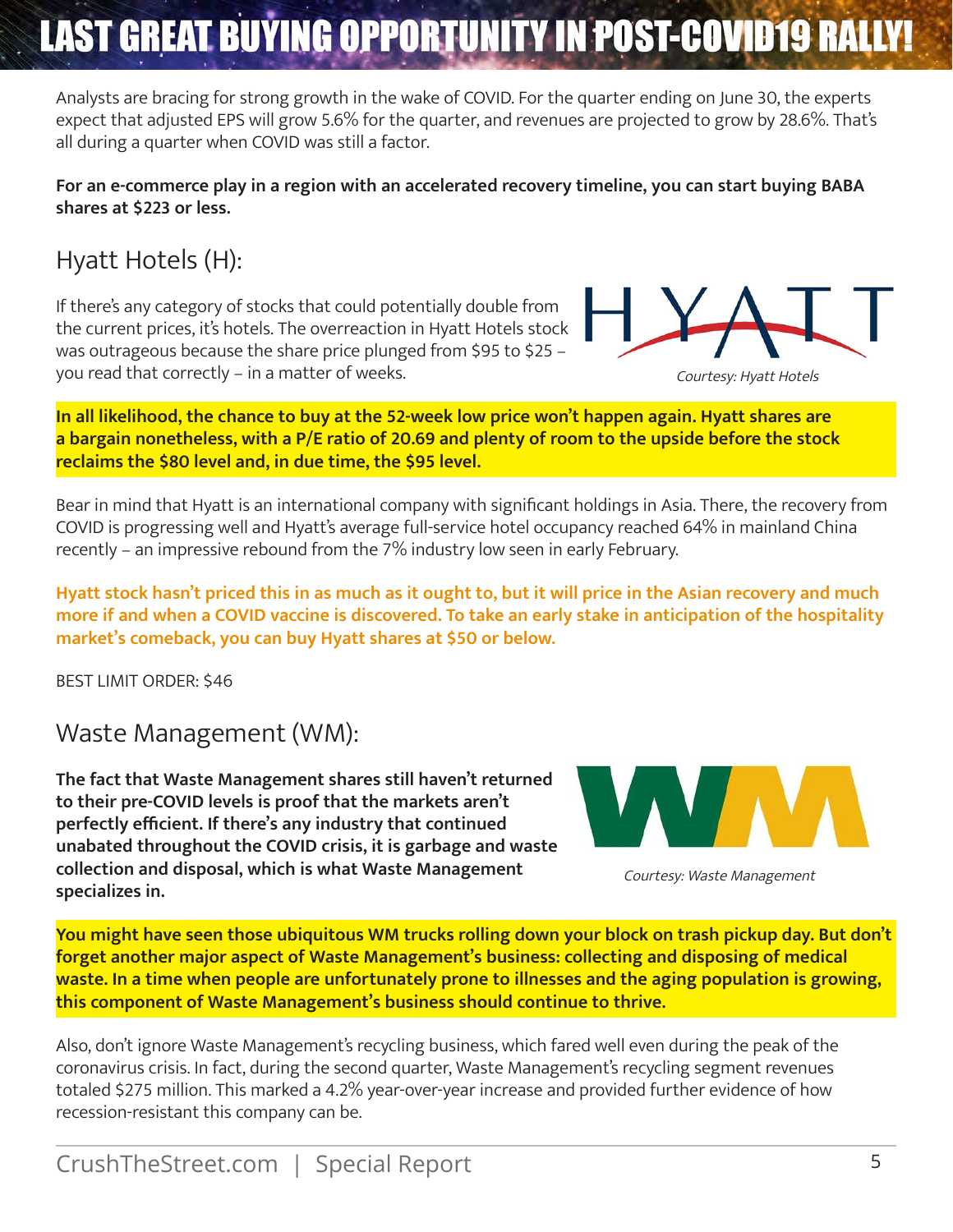**This is an "evergreen" type of stock that should always do well over the long run, but if you're a bargain hunter like I am, you can start your position in WM shares at \$101 or less.**

### Enstar Insurance (ESGR):

With \$21.3 billion in assets, Enstar Insurance is a diversified insurance giant that's in it for the long run. A market leader in value-added acquisitions, Enstar has acquired over 100 companies and portfolios since the company's formation in 2001.



Courtesy: Enstar Insurance

**The reward-to-risk profile with ESGR shares is highly favorable, with a P/E ratio of just 6.79. This means that while the share price has recovered most of its losses from the COVID crisis, Enstar's earnings should be enough to propel the stock considerably higher from here.**

Nearly everybody assumed that insurance companies would flounder in Q2 because of COVID, but Enstar actually posted terrific numbers during this time. For instance, Enstar reported consolidated net earnings of \$798.6 million, which is much higher than the \$231.8 million recorded from the comparable quarter of the previous year.

**Don't underestimate the resiliency of the insurance market – and especially Enstar Insurance – because firm fundamentals will always win out in the end.** 

LIMIT ORDER: \$155 - \$168.

### Commerce Bancshares (CBSH):

**In the realm of regional banking, Commerce Bancshares was way ahead of the pack when it comes to digital banking integration. Some other banking names were slow to act, but Commerce Bancshares actually encouraged its clients to do business with them without actually visiting a physical branch.**



Courtesy: Commerce Bancshares

**The company was a leader in e-banking prior to the onset of COVID-19, so they were ahead of the game when the world shifted to online banking due to stay-at-home mandates. Furthermore, Commerce Bancshares continues to innovate in mobile banking with secure 128-bit data encryption, same-day bill pay, Visa Mobile Location Confirmation, and iPhone X facial recognition technology.**

Dividend investors should also appreciate the 1.77% annual yield provided by Commerce Bancshares. CBSH has some room to run before reclaiming its mid-February peak price.

LIMIT ORDER: \$56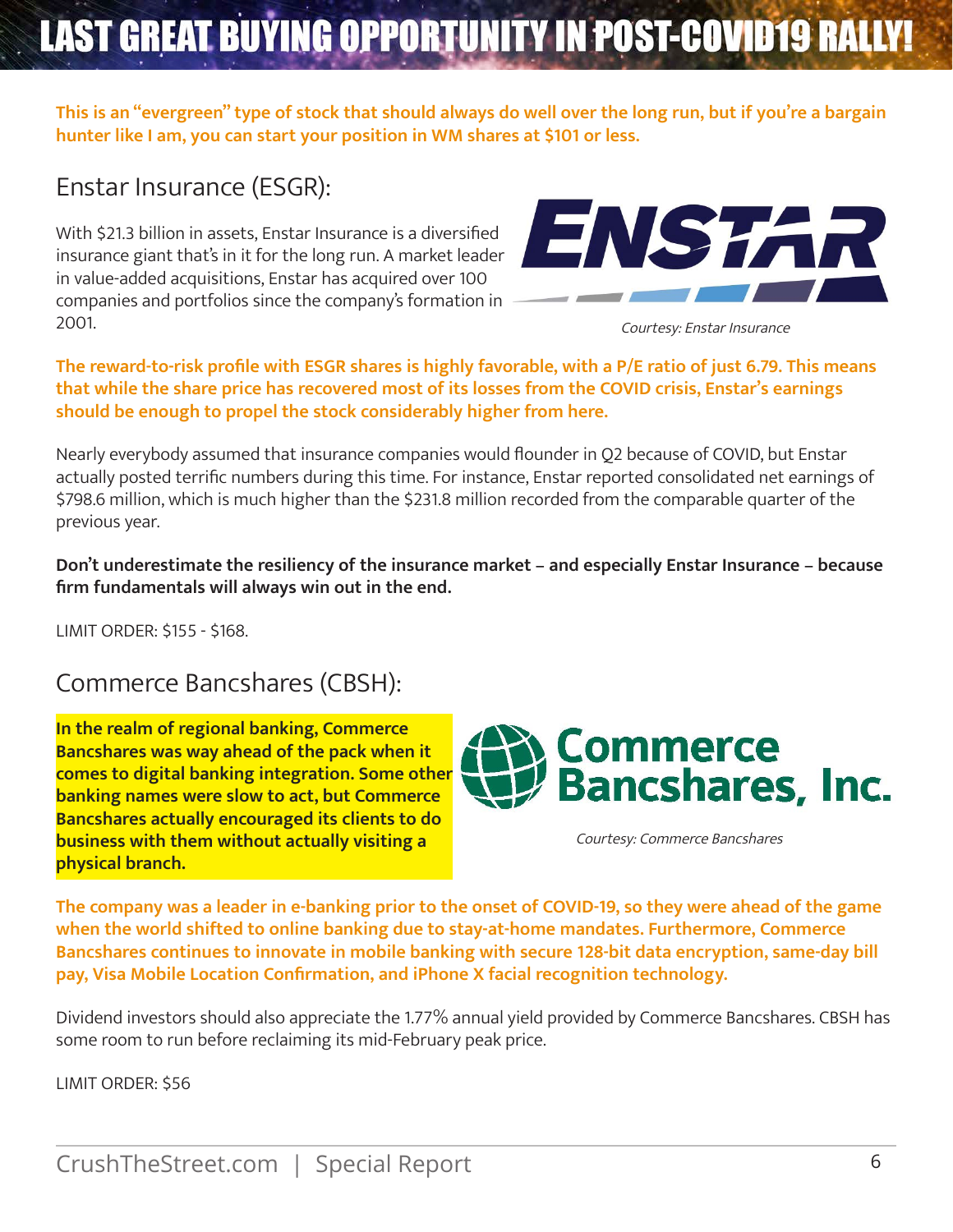## CitiGroup (C):

**If you'd prefer to stick with a household name among mega-banks, CitiGroup is as good a choice as any. The market cap of \$110.5 billion tells you everything you need to know: this is an S&P bank with a P/E ratio of just 9, CitiGroup stock is too cheap to ignore.**



Courtesy: CitiGroup

**The banking sector took a hit during the COVID onset, and CitiGroup was no exception. As a result, CitiGroup shares remain substantially below their pre-COVID price. Plus, even among big banks, CitiGroup's annual dividend yield of 3.86% is exceptional and should enhance any long-term investor's returns.**

CitiGroup's most recent quarterly fiscal data indicates a resilient company: net income of \$1.3 billion, revenues of \$19.8 billion, and best of all, the company returned \$1.1 billion of capital to its common shareholders during that quarter.

**This is a company that respects and values its investors. To get the most out of CitiGroup stock, the recommended purchase price is \$50 or less.**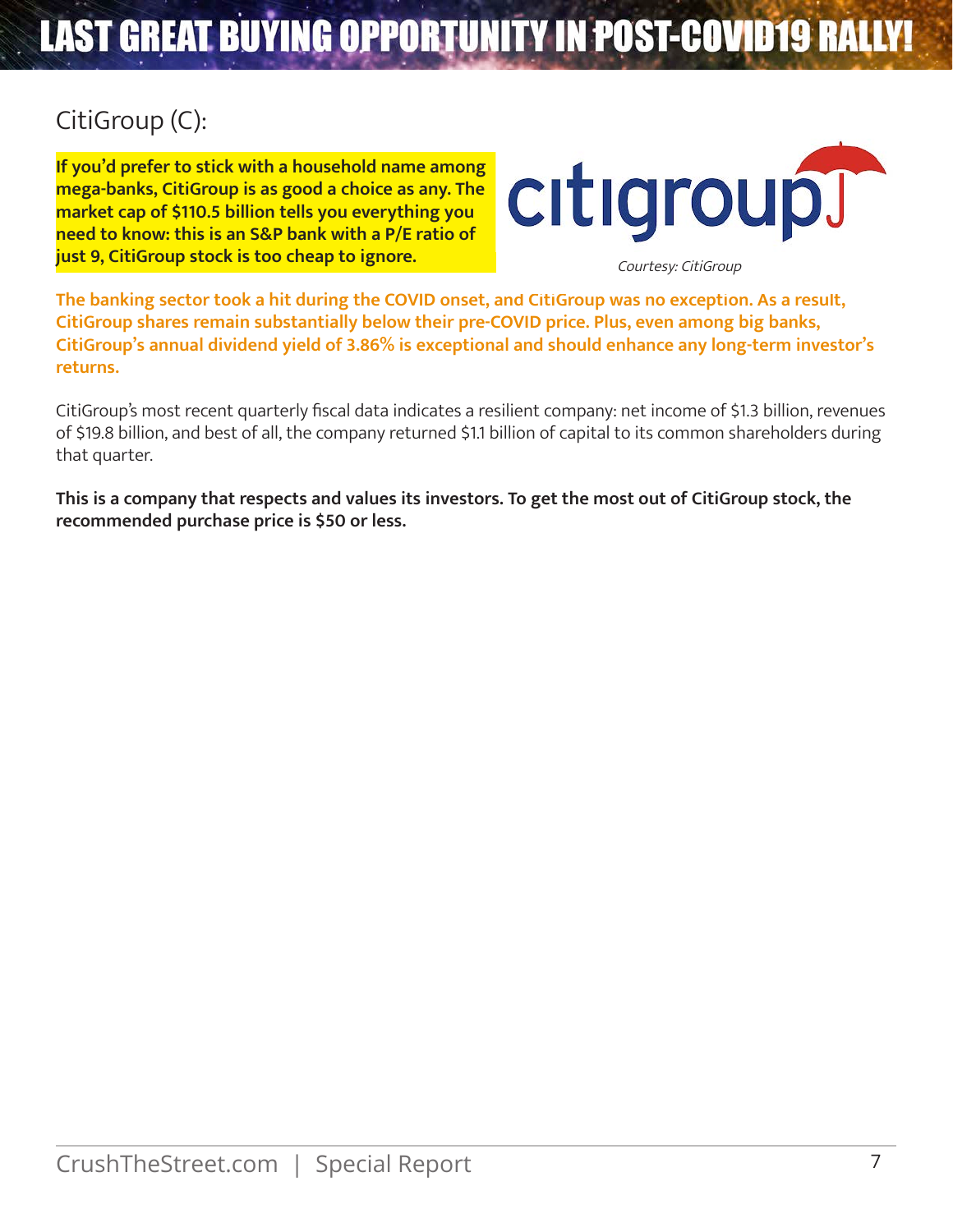### **DISCLAIMER/DISCLOSURE STATEMENT**

#### **Introduction**

We are paid advertisers through any one or several of the following entities, which entities are controlled by the same owners and other owners in varying percentages: (a) Future Money Trends, LLC, (b) Gold Standard Media, LLC; Gold Standard Media, LLC, ShtfPlan.com, LLC, Wealth Research Group, LLC, Portfolio Wealth Global, LLC, Wallace Hill Partners, Ltd (hereafter collectively referred to as "we", "our", "us", or "FMT"). As advertisers, we are publishers of publicly disseminated information on behalf of our clients, publicly traded companies, or non-affiliate third party shareholders of various issuers. As reiterated below, do not base an investment decision on any of the contents of our Publications.

#### **Conformity with Anti-Touting Statute – Section 17(b) of the Securities Act of 1933**

We receive either monetary or securities compensation for our services in conformity with the anti-touting statute under the federal securities laws, Section 17(b) of the Securities Act of 1933, as amended ("Securities Act"), and requires publishers to provide full disclosure of their compensation, as follows:

- Type of compensation (securities or cash) (if securities, whether common stock, preferred stock, warrants, or other type securities) received, or to be received (distinguish whether such compensation has been received or to be received and when).
- Identify of the party who paid the compensation, including whether such party is the Issuer, a third-party shareholder, or any other person or entity.
- Amount of securities or cash paid, and date paid or will be paid.

#### **Additionally, the following must be disclosed:**

- If the compensation is in securities, whether the securities are restricted or unrestricted.
- If a corporate entity is the publisher of the information, its control persons must be identified.
- Identity of Person paying (Direct or Indirect) compensation to the stock promoter; and
- If the Publisher is compensated by a third-party shareholder or corporate entity, the shareholder or control persons of the entity must be identified by his or her individual name.

Do Not Use Any Information in Our Publications to Make an Investment Decision

There is no information on our website or distributed otherwise that should be used as the basis for an investment decision.

#### **What We are Not**

We do not act, directly or indirectly, in the capacity of any of the following and you should not construe our activities as involving any of the following: (a) investment advisor; (b) broker dealer; (c) broker; (d) dealer; (e) stock recommender; (f) stock picker; (g) finder; (h) securities trading expert; (i) financial planner; (j) engaging in the offer and sale of securities; (k) securities analyst; (l) financial analyst; (m) providing price targets or buy or sell recommendations.

#### **From Whom We Receive Compensation**

We receive cash or stock consideration from Issuers or third-party shareholders. With respect to third party shareholders, please be advised that the SEC has interpreted compensation paid to an investor relations firm from Third Party Shareholders, is considered to have emanated from the Issuer itself. As such, any shares received from a Third Party Shareholder under such circumstances must comply with the applicable holding periods under Rule 144 of the Securities Act since such stock issuances would be considered an issuance by the Issuer and therefore restricted.

### **Conflicts of Interest**

Our activities involve multiple potential and/or actual conflicts of interest, since we receive monetary or securities compensation in the very securities we are promoting, and shortly after we receive the securities compensation, we may promote the securities and sell the securities. The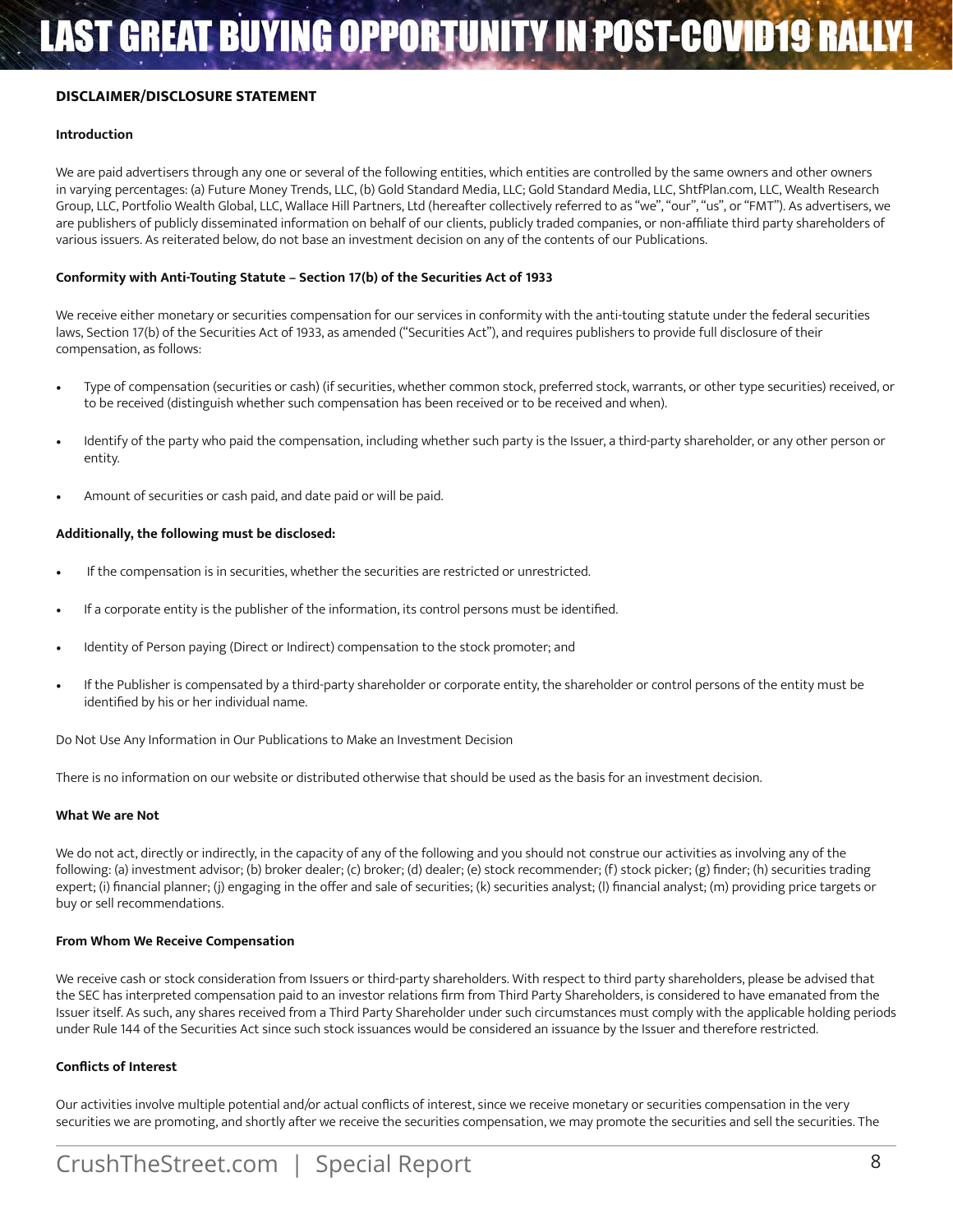third party shareholder from which we receive compensation also has an actual conflict of interest since he or she or it is paying us securities compensation for promotion services and such non-affiliate third party shareholder may sell other shares held while we are promoting the issuer that issues the stock held by such third party shareholder.

#### **Our Trading**

- Note the following regarding our trading activities, including securities compensation we receive:
- We routinely sell the securities before, during and after its dissemination of the Publication.
- Selling of our securities may result in may result in substantial profits to us.
- Our buying and selling activities may result in increases in the total trading volume of the securities, which may prove advantageous to our selling activities.
- Our buying and selling activities may result in the investing public having to sell at lower trading process, especially if we are selling material amounts of shares.

#### **No Warranties**

There are no implied or express warranties regarding the contents of our Publications.

Distribution of the Information in our Publications

The contents of each publication may be distributed, as follows:

- Through our Publications as identified above.
- Sent directly to your email
- Sent to addresses on email lists
- YouTube Channels.
- Re-published by our entity, Gold Standard Media, and sent to select email lists and YouTube Channels booked and scheduled by Gold Standard Media

#### **Mining Disclosure**

The Company's publications often pertain to gold and mining stocks, which discuss a direct relationship between the price of gold or silver and the stock price of a gold or silver mining stock. We discuss with respect to various issuers that there is a relationship between the price of gold or silver to the stock price of a gold or silver mining stock, i.e. that the higher the price of gold or silver, the higher the price of the stock. You should use extreme caution in adopting any such conclusions, because such statements do not account for any of the following factors:

- The stage of mining that the public company is engaged in, i.e. whether they are simply an exploration company and have not entered actual mining operations.
- Whether the then current financial condition of the mining company permits such company to have the necessary capital to conduct exploration and/or mining activities.
- The need for financing for exploration and/or mining activities and the possible inability to obtain such financing at all or on acceptable terms or that does not cause significant dilution to shareholders' interests.
- Estimates of proven and probable reserves and mineralized material are subject to significant uncertainty, including a determination that the estimated reserves of mineralized material become uneconomical.
- Status of the worldwide economy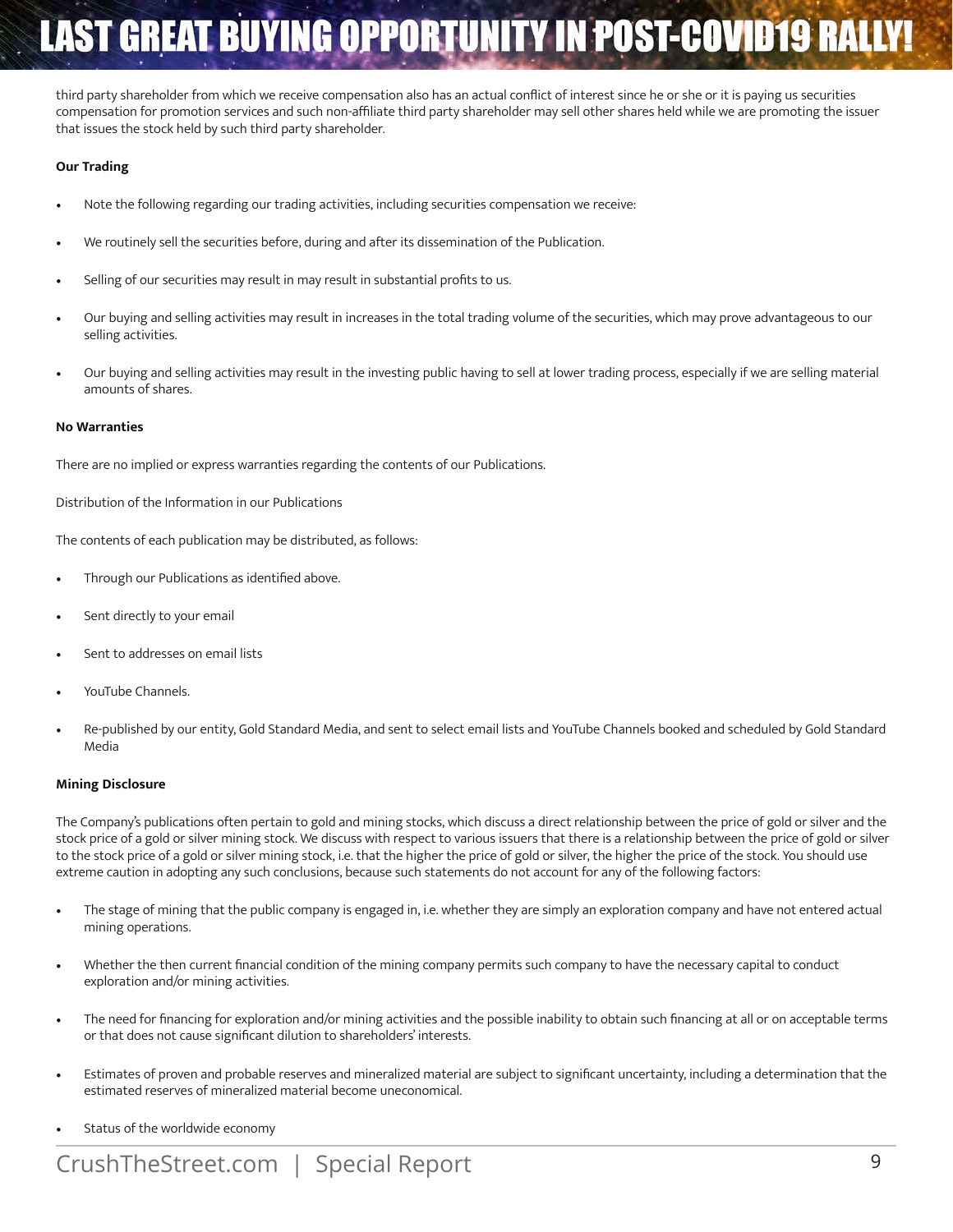- Development of mineral properties is inherently risky and could lead to unproductive properties and is subject to the ability of the mining operator obtaining the necessary capital investments
- Whether additional exploration is required if reserves are not located on already acquired properties, which would negatively impact the financial condition of such gold or silver company or properties or mining operations
- Failure to comply with regulatory requirements
- Whether the public company is a development stage company
- Mining operations are subject to the risks of increasing operating and capital risks that adversely affect results of operations
- Potential delays, cost overruns, shortages of material or labor, construction defects

Readers should view statements that state that stock prices will be track gold or silver prices with extreme caution and do their research into the Issuer's or operator's financial performance, estimated exploration, extraction and production costs, financial condition, stage of exploration and mining, whether its operations are contingent upon financing. Mining operations are subject to innumerable risks and high rates of failure and create a direct relationship between the price of gold or silver and a gold or silver public company in the absence of other factors is misleading, i.e. stage of exploration or mining, financial condition, all operations contingent on financing, high rate of failure of mining operations.

Accordingly, do not rely upon any claimed relationship between the price of gold and silver and the stock price of a gold and/or silver company, and conduct your own research using reliable sources.

Statements contained in our publications that discuss increases in stock prices of mining stocks over a specified period of time that we do designate reflects an arbitrary period of time and does not take into consideration the inherent and specific risk of mining ventures and possible price volatility of a mining stock. Therefore, these statements should not be relied upon. Do your own research from reliable sources. The foregoing also applies to statements in our publication regarding mining test results and their implications, and references to individuals or entities making significant investments in the companies being profiled. Conduct research from reliable sources, including public reports filed by the mining company with regulatory authorities.

#### **Penny Stock Disclosure**

Many of the securities we profile are considered penny stocks. Penny stocks inherently involve high risk and price volatility. You may lose your entire investment in any penny stock that you invest in. You should be acutely aware of the following information and risks inherent in any penny stock investment that you may make, including any issuer profiled on our websites or otherwise: (a) we receive monetary or securities compensation from persons that claim they are a non-affiliate shareholder or an issuer; however, we conduct no due diligence whatsoever to determine whether in fact they are a non-affiliate; (b) there is an inherent conflict of interest between our information dissemination services involving various issuers and our receipt of compensation from those same issuers; (c) we may buy and sell securities in the securities that we provide information dissemination services, which may cause significant volatility in the issuer's stock, price declines from our selling activities, permit us to make substantial profits while we are disseminating profiles or information about the issuer, yet may result in a diminished value to the stock for investors; (c) we conduct no due diligence on the content of our Publications; (d) Penny stocks are subject to the SEC's penny stock rules and subject broker-dealers to customer suitability rules and other requirements, which may lead to low volume in the securities and/or difficulties in selling the shares; (e) penny stocks are often thinly traded or have low trading volume, which may lead to difficulties in selling your securities and extreme price volatility; (f) many of the penny stocks we profile or provide information about are subject to intense competition, extreme regulatory oversight and inadequate financing to pursue their operational plan; (g) the issuer profiles and information we provide is wholly insufficient to formulate an investment decision and should not be used in any way as a basis for making an investment decision and, at the most, it should be used a starting point from which you conduct an in-depth investigation of the issuer from available public sources, such as www.sec.gov, www otcmarkets.com, www.sec.gov, yahoofinance.com, www.google.com and other available public sources as well as consulting with your financial professional, investment adviser, registered representative with a registered securities broker-dealer; (h) we urge you to conduct an in-depth investigation of the issuer from the above or other available sources, especially because we only present positive information, which is an insufficient basis to invest in any stock, yet alone a penny stock; accordingly, you should proceed with such investigation to determine, among other things, information pertaining to the issuer's financial condition, operations, business model, and risks involved in the issuer's business; (i) the issuers we profile may have negative signs on the otcmarkets.com website (i.e. Stop Sign, No Information, Limited Information, Caveat Emptor), which you should determine from entering the symbol of the stock profiled into the otcmarkets.com website; (j) you should determine whether the issuer we profile or provide information about is a development stage company, which is subject to the risks of a development stage company in a similar such business, including difficulties in obtaining financing for operations and future growth; (k) because we only present positive information regarding an issuer, ; you should conduct an in-depth investigation of any possible negative factors regarding such issuer; (l) our information is "as is" and you your use of the information is at your own risk and such information may change at any time and it is not based upon any verification or due diligence of the statements made; (m) we state that profiled stocks are consistent with future economic trends; however, future economic trends or analysis has its own limitations, including: (i) due to the complexity of economic analysis as well as the